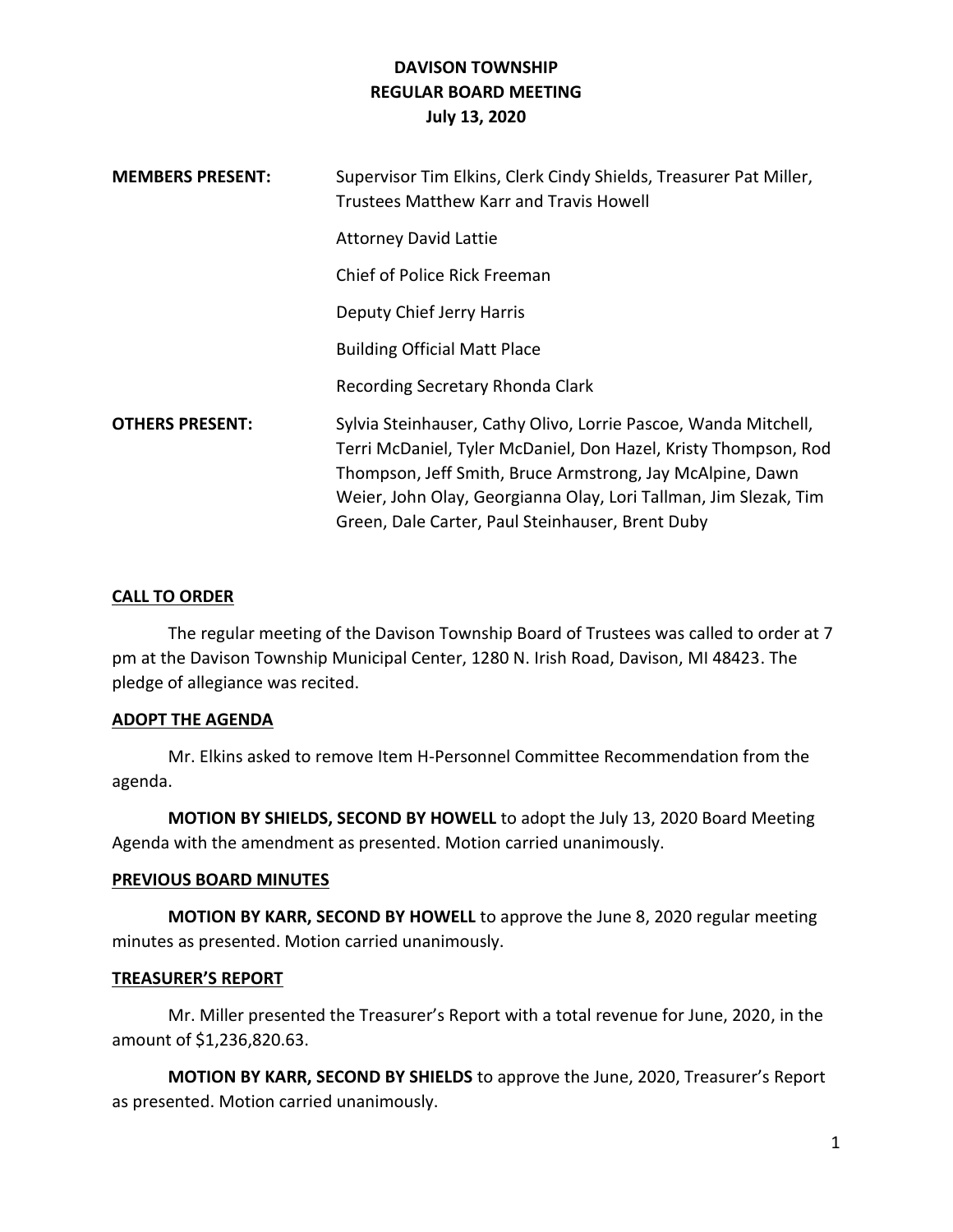#### **BOARD EXPENDITURES**

Mr. Elkins presented the Board Expenditures for June 3rd to July 7th, 2020 in the amount of \$1,161,568.49.

**MOTION BY KARR, SECOND BY MILLER** to approve the June 3<sup>rd</sup> through July 7<sup>th</sup>, 2020 Board Expenditures as presented. Roll call: Yes- Miller, Shields, Elkins, Karr, Howell. Motion carried.

#### **PUBLIC COMMENT**

Mr. Elkins opened the public comment period at 7:03 pm by discussing the marijuana grow operation in Vassar Park subdivision. He stated that he spoke with resident Terri McDaniel early today and after holding a meeting for the residents a few weeks ago there have been two meetings held at the township with a committee to explore options on how to rectify the issue. There have been rumors about the grower erecting a 10-foot-high fence. Tim assured the residents this cannot happen due to ordinance restrictions. A violation notice was sent on May 27, 2020; he had ten days to react. On June 10, 2020 he was served a Final Notice, and a second Final Notice was sent on June 22, 2020 with a 10-day response. Nothing was rectified so a Civil Infraction Notice was sent July 3, 2020 and this has gone to the court system. Additions were added to the second Final Notice, that being why a second "final" notice was sent. There should be a court hearing on or around August 10, 2020. We have taken the steps that we can and are following the law which is why it takes so long.

Several residents had questions. There was discussion about why there were two Final Notices sent, the ordinances that are currently in effect, new ordinances that can correct the steps for this type of issue being developed, seeing the plants from a solid structure and why this resident/renter is not following the ordinances and state law as the other residents have to, using the resources we have to address and prevent this from happening, speeding in the neighborhood, changing the Yield Signs to Stop Signs, the fence being a structure and the definition of such and there being an indoor growth at 7176 Houghton Drive. Mr. Lattie stated that we have to work within the laws to solve this problem. There was further discussion about business licenses.

Dawn Weier introduced herself and stated she was running for 67<sup>th</sup> District Court Judge in Burton.

The public comment period was closed at 7:35 pm.

#### **UNFINISHED BUSINESS**

None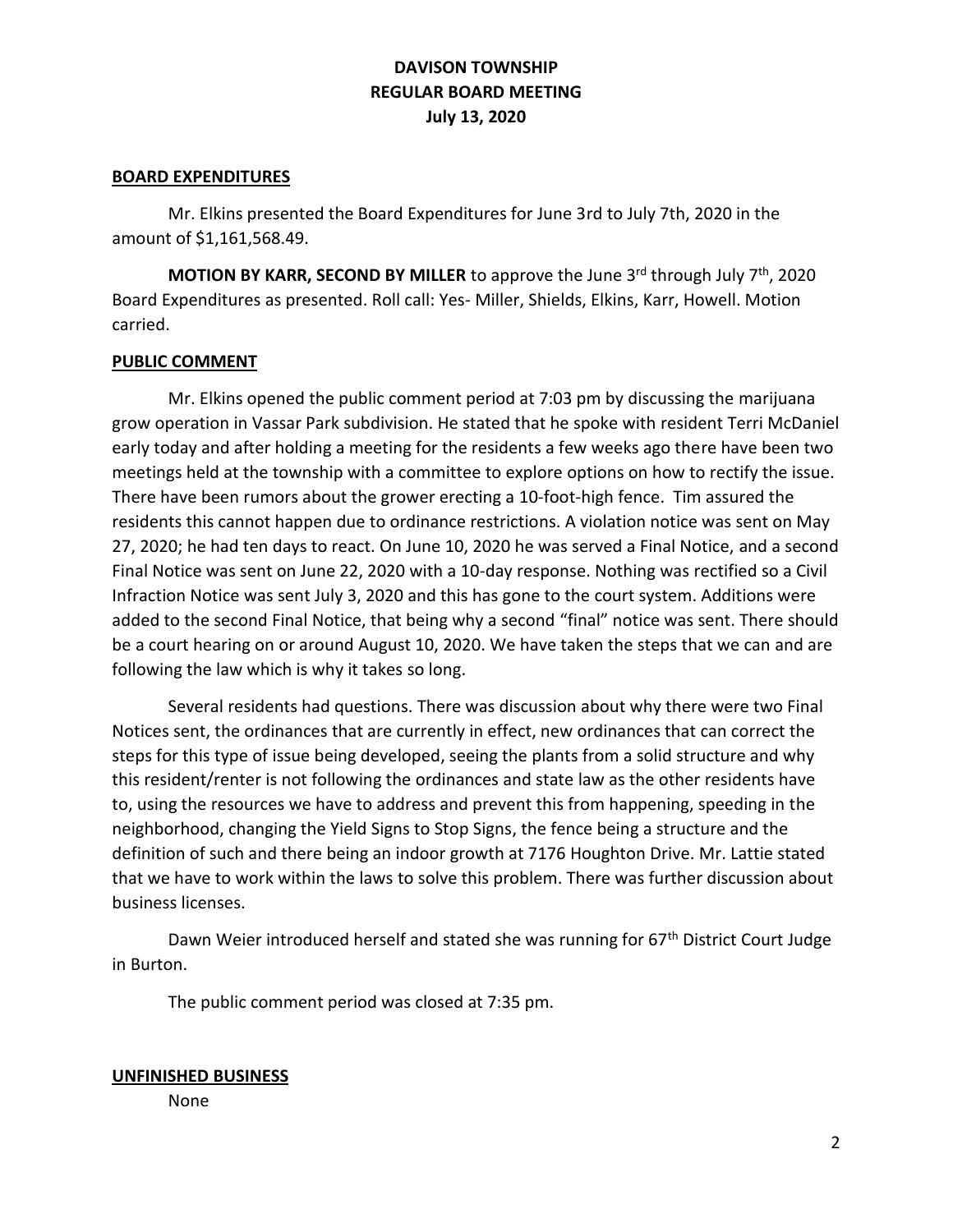#### **NEW BUSINESS**

### **I.T. Right Service Contract Renewal**

Mrs. Shields explained that I.T. Right has been providing our computer services for the past several years. They have been an invaluable service provider and have not raised their prices since 2105 2015. She is recommending renewing the annual contract in the amount of \$26,712 with a guaranteed price lock for the next 3 fiscal years, inclusive of 2020/2021. Mr. Karr suggested making reference to Appendix A in the contract.

**MOTION BY KARR, SECOND BY MILLER** to approve the I.T. Right Service Contract Renewal with the reference to Appendix A written in the contract as presented. Roll call: Yes-Shields, Elkins, Karr, Howell, Miller. Motion carried.

### **G2G Renewal Agreement**

Mrs. Shields stated this renewal agreement is for over-the-counter credit card services supplied by Oakland County G2G Cloud Services. It is an interlocal agreement which allows the general public to make credit card payments online or over-the counter. The service fees are charged to the user as the township cannot use taxpayer dollars to pay for these.

**MOTION BY SHIELDS, SECOND BY MILLER** to approve the G2G Renewal Agreement between Oakland County and Davison Township as presented. Roll call: Yes-Elkins, Karr, Howell, Miller, Shields. Motion carried.

### **Veterans Memorial Cement/Tile Repair**

Mrs. Shields explained the tile around the Veteran's Park Memorial walls has deteriorated to such a point there is a significant safety hazard. Andrew Wykes of Estate Gardening, which was the only bid received for all three options presented, discovered more serious problems and he is here tonight to go over the options for repairs. This project was included in the 2020-2021 Budget but not for a full replacement of the tile. She recommended Option 3, with Estate Gardening, to remove damaged concrete and replace with smooth concrete.

Mr. Wykes stated the current tiles are granite, have concrete as a subbase. Reusing those tiles is vey costly as the mortar has to removed and chipping can occur. The concrete subbase has cracked and collapsed causing the pavers to loosen up and cause a safety issue. The proposals are to fix the tile areas however he believes this issue spreads throughout the area surrounding the walls. He also noted that lighting will need to be addressed.

There was discussion about concrete vs. tile and which would be a better choice for replacement, the lighting and electrical. A side note-bids from the trail repair project came in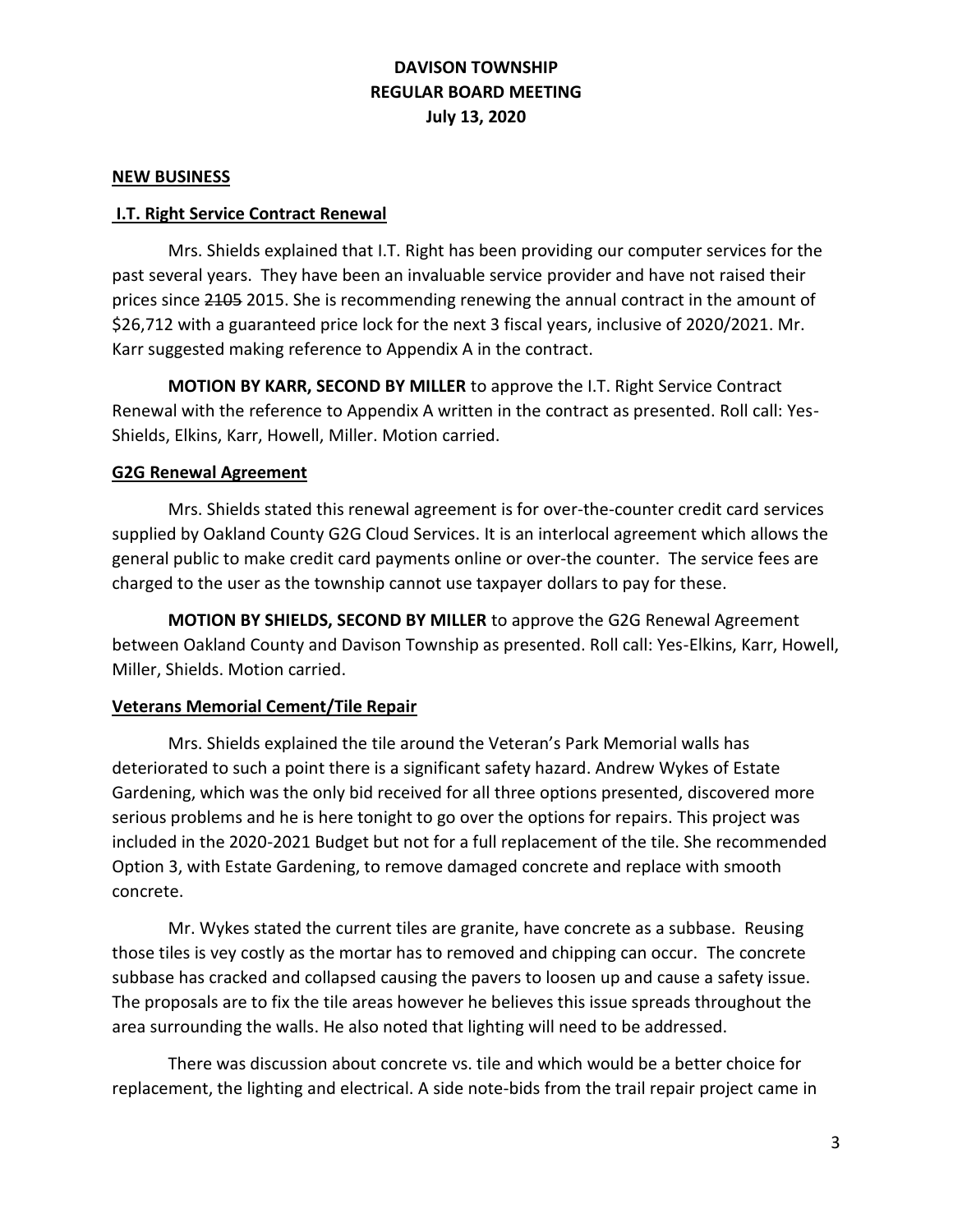significantly lower than budgeted for. This will be discussed in the next agenda item. However, the savings realized from this could be applied to this project.

**MOTION BY KARR, SECOND BY MILLER** to approve Option 2: Replace all existing tile/fix cement base and Option 2: lighting as presented, total not to exceed \$30,000. Roll call: Yes-Karr, Howell, Miller, Shields, Elkins. Motion carried.

# **Black Creek Trail Repair Bids**

Matt Place presented the proposed sealed bids that were returned and opened on July 6, 2020 at 3 pm. The project was broken down into options- First option would cut and replace roughly 24 sections, install 2 6" drains 16 ft. long and pave 1 ½" thick on 5,275 long foot of trail. The second option would cut and replace 20 sections that are bad. The third option covered the items in Options 1 & 2 together. He stated that \$150,000 was budgeted for this project. Waldorf & Sons came in as the low bid for Option 3, total of \$91,335. He recommended awarding the project to Waldorf & Sons. The project will begin in mid-August; this includes tree and roots removal.

**MOTION BY SHIELDS, SECOND BY KARR** to award Waldorf & Sons the Black Creek Nature Trail Repair project, Option 3 in the amount of \$91,335 as presented. Roll call: Yes-Howell, Miller, Shields, Elkins, Karr. Motion carried.

### **2020-2021 Budget Amendment**

Mrs. Shields stated the amendments are 1) for the portion of Property & Vehicle Liability Insurance premium that should be paid from the Water and Sewer Fund and 2) to cover the Computer Services increase of \$3,600 that was approved earlier.

**MOTION BY MILLER, SECOND BY HOWELL** to approve the 2020-2021 Budget Amendments as presented. Roll call: Yes- Miller, Shields, Elkins, Karr, Howell. Motion carried.

# **Resolution 2020-11 Genesee County CDBG Program Signatories Assignment**

This resolution assigns signatories for Davison Township for any and all documents necessary as participants in the Genesee County Community Development Program. The township requires the Supervisor and Clerk's to act as signatories with only one or the other signature required.

**MOTION BY KARR, SECOND BY HOWELL** to adopt Resolution 2020-11 authorizing the Supervisor and Clerk as signatories for the Genesee County CDBG Program Participation as presented. Roll call: Yes- Shields, Elkins, Karr, Howell, Miller. Motion carried.